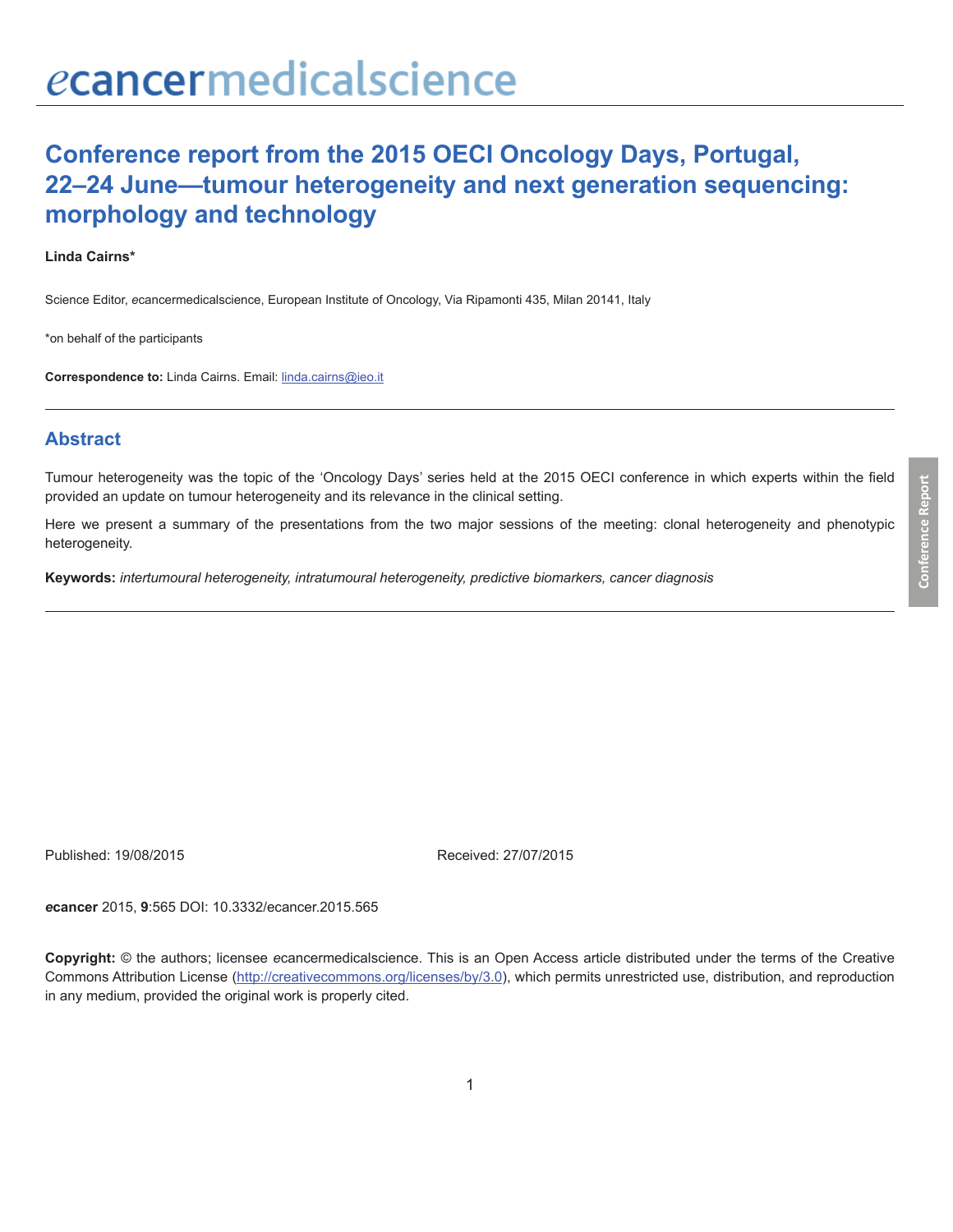#### **Introduction**

Tumour heterogeneity describes differences between tumours of apparently the same type but in different host backgrounds (intertumoural heterogeneity) and differences between cancer cells within the same tumour (intratumoural heterogeneity). In both cases, this heterogeneity can lead to different responses to therapy.

Evidence for intratumoural heterogeneity was described back in the 1980s [\[1, 2, 3\]](#page-11-0), but now clinicians realise that characterisation of heterogeneity will be important to better understand the development and progression of tumours and the best therapeutic options.

Genetic and epigenetic differences between cancer cells within a tumour might explain why some tumour cells are more aggressive and difficult to eradicate in patients treated with chemotherapy. In fact intratumour heterogeneity may also explain why some patients who initially respond well to a particular drug often relapse and develop new tumours which do not respond to the therapy.

# **Clonal heterogeneity**

## **Can heterogeneity affect predictive biomarker diagnosis?** Marco Gerlinger

Most tumours initiate from a single cell which has acquired driver mutations necessary for malignant transformation. However, additional mutations can be acquired during the neoplastic process leading to genetic diversity within the tumour population i.e. heterogeneity. This genetic diversity is the substrate for adaptation to changing environments and for the development of drug resistance through Darwinian evolution. Recent work from our group and others has shown that genetic intratumour heterogeneity and branched evolution is common in many solid tumour types. These are major hurdles for the development of better treatment strategies and prognostic and predictive biomarkers for personalised cancer medicine approaches.

We are interested in the impact of genetic and non-genetic intratumour heterogeneity on disease progression and how systemic therapies reshape cancer genomic landscapes. This should reveal the principles governing cancer evolution and should eventually translate into novel therapeutic strategies which can influence evolutionary trajectories for e.g. to prevent or delay the development of drug resistance. The development of biomarkers which are applicable to heterogeneous cancers, for e.g. through quantification of circulating tumour DNA, is a further priority of the group.

Heterogeneity is a problem for treatment as these different clones are usually spatially separated within the tumour and leads to drug resistance.

In order to avoid giving patients drugs that have little likelihood of working, we need to think about tumours in a different way. Thinking of the tumour as a heterogeneic unit may improve biomarker accuracy.

# **Why study tumour heterogeneity from a practical point of view in diagnostic and clinical research?** Giorgio Stanta

There are different types of tumour heterogeneity: macroscopic i.e. clinical and ethnic heterogeneity which is very well recognised and widely reported. On a microscopic level, pathologists now recognise different histologic patterns within a single tumour with specific morphological characteristics. These characteristics lead to intertumour heterogeneity, but the same features may also lead to intratumour differences, such as different histological and cytological patterns in the same tumour with different degrees of differentiation with prognostic significance. What is more, it is known that in the same tumour there are different functional areas such as the centre or the infiltrative border of the tumour, also with different expression patterns. However, today tumour heterogeneity is mostly related to molecular differences at the inter- and intratumour level. It is the latter, intratumour heterogeneity (ITH) that can explain acquired resistance to cytotoxic chemotherapy or to new targeted drugs, and it occurs so often in tumours that in most of the cases it is the cause of treatment failure.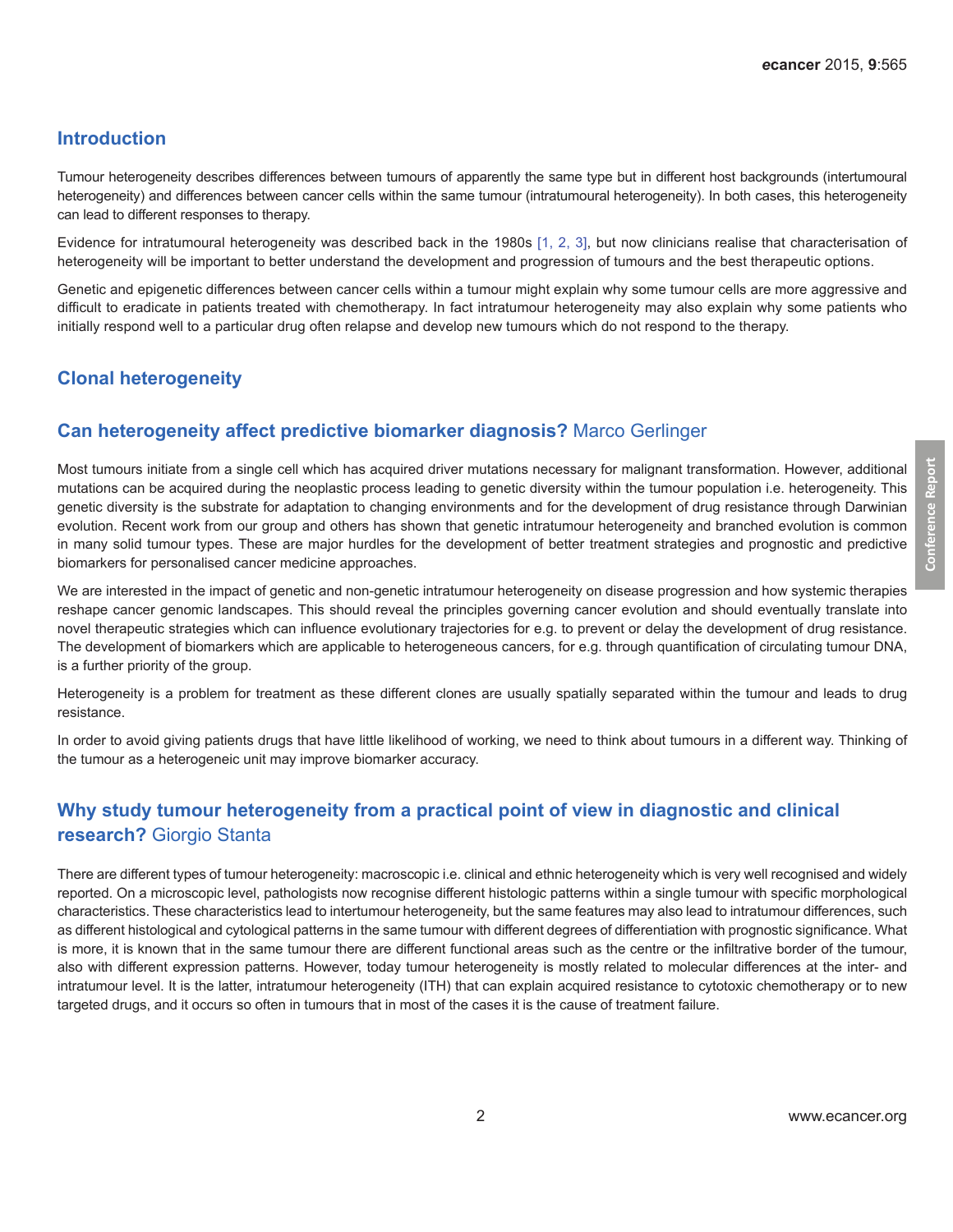At the moment, we do not have any precise indication on how to standardise this kind of heterogeneity, but we know that this ITH can be studied by using specific methodologies like single-cell sequencing or next generation sequencing (NGS) analysis from different tumour areas or *in-situ* methods such as *in situ* hybridisation (ISH), or immunohistochemistry (IHC), or fluorescence *in situ* hybridisation (FISH). Also molecular heterogeneity can be homotypic or heterotypic, and in the latter case it important to recognise the histological components of the microenvironment. Hopefully, by comparing what is common and what is different in the various tumour types will lead to specific characteristics which are more frequent at the level of pathology.

We have to consider two different situations in which heterogeneity may influence prognosis and patient treatment. The first one is related to the primary tumour acquired after surgery which can give us information about ITH. We know that sometimes the killer clone is a minor one with less aggressive behaviour. For this reason, a qualified analysis of primary tumour subclones would allow a rational treatment to avoid recurrences. The second one is related to patients with advanced cancer or recurrence in which liquid biopsies can be extremely important to try to understand which are the best targets for therapy. ITH indeed is evident in cancer spreading; metastatic lesions are different at different secondary sites resulting in intermetastatic heterogeneity, but it can also be heterogeneous within a single metastasis and it is called intrametastatic heterogeneity. The comparison of molecular characteristics between primary tumours and their corresponding metastatic sites, even synchronous local lymph node metastases, can help to understand heterogeneity and also at the same time the biology of the metastatic process.

Variation between primary tumours and metastasis could probably be explained by many factors ranging from a clonal selection in the metastatisation process, to the phenotypic plasticity related to the new microenvironment which can interact with the tumour cells, in a process of 'inverted' mesenchymal/epithelial transition. Metastases are supposed to derive from a single cell or subclone, but recently also polyclonal seeding from one metastasis to another was detected.

A big improvement in the knowledge of cancer spreading comes from so-called 'liquid biopsies'. Circulating tumour cells (CTC) and circulating free DNA (cfDNA) are huge contributors in the biological and clinical understanding of cancer recurrences and acquired mechanisms of resistance. In this process, ITH has a central position because low frequency clones can be resistant to therapy and could be the basis of therapy failure. These clones can be detected in blood during the follow-up of treatment outcomes, and the therapy itself represents the selection pressure factor for clonal evolution. Secondary acquired resistance to treatment is related to defined genetic or phenotypic heterogeneous mechanisms that are similar in different tumour types. Today the limits of liquid biopsies are still uncertain and connected with tumour ITH. Cells and DNA in blood can come from different and heterogeneous metastatic sites; sensitivity, and the reproducibility in detecting tumour clonal range still has to be proved.

#### **How can tumour heterogeneity modify cancer diagnostics?** Manfred Dietel

Human tumours are lesions which almost always develop over several years, e.g. for breast cancer it was shown that it needs approximately ten years from the first malignant cell until the lesion is clinically detectable. During this period roughly 10°–10<sup>12</sup> cell divisions take place which can produce a plethora of genetic alterations resulting in a high number of different cell clones. This is one major mechanism underlying not only intratumour heterogeneity, but also differences among different tumours that originate in the same organ (intertumour heterogeneity, [Figure 1.](#page-3-0) Herein, heterogeneity not only applies to genetic changes, but is present also on other levels of molecular or phenotypic properties, such as epigenetic or proteomic tumour profiles. Moreover, tumour heterogeneity is influenced by temporal and spatial (microenvironmental) factors and is therefore present on all functional levels of tumour cells [\[4\]](#page-11-0).

The techniques to study tumour heterogeneity are multifaceted and include basic histology, IHC, FISH as well as NGS to detect diverse genetic alterations (amplicon, whole exome or whole genome) or epigenome-wide association studies (EWAS), integration of whole proteome or sub-proteome profiles—mass spectrometry, protein arrays, reversed protein arrays (beads) etc. and functional assays. Detection, quantification, and characterisation of methylome patterns and long non-coding RNAs (potential utility of 450K arrays as broad tumour classification tool based on methylation levels) will complete the approach. These methods will be applied to tissue but also to tumour derived nucleic acids (ctDNA) or proteins in plasma, urine, sputum, and spinal fluid or in CTCs. These approaches are summarised under the term liquid biopsies.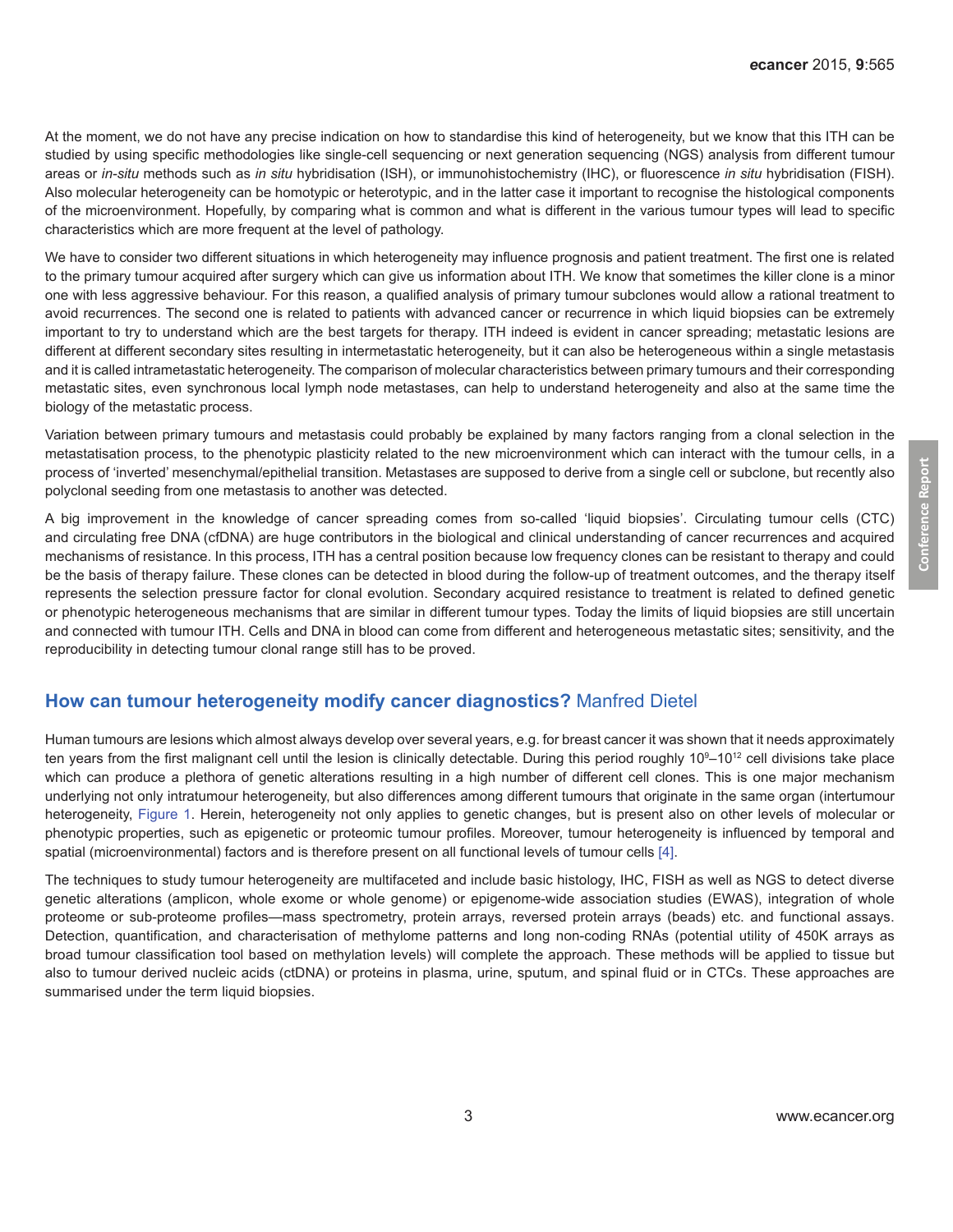How can heterogeneity modify cancer diagnostics?

#### <span id="page-3-0"></span>**Systematic Classification of Tumour Heterogeneity**



biopsy / resected specimen / primary / metastases

#### **Figure 1. Systemic classification of tumour heterogeneity.**

However, because of technical and financial limitations it will not be possible to apply all the techniques mentioned above in the foreseeable future in routine diagnostics. In the opinion of the author, three novel approaches exist which will have to be introduced in daily routine procedures as soon as possible.

- 1. Computer-based image analyses to quantify immunohistochemical stains. Because of the fact that the human eye is neither an ideal 'instrument' to quantify colour intensity nor to estimate percentage positivity of structures, e.g. nuclei or membrane staining, the inter- and intra-observer variability in the evaluation of therapy relevant structures is high. Digital scanning of slides together with virtual microscopy and intelligent algorithms, e.g. object-based image analyses [\[5\]](#page-11-0), will become extremely helpful in overcoming this problem and will contribute to a higher rate of reproducibility of quantitative IHC evaluation, e.g. for HER-2 or anaplastic lymphoma kinase (ALK).
- 2. NGS is becoming a routinely applied method for genetic profiling of malignant tumours in diagnostic molecular pathology. Currently, this may be restricted to so called druggable mutations [\[6\]](#page-11-0), i.e. mutations which can be targeted by particular drugs but will be extended to more comprehensive sequencing approaches in the coming years ('discovery diagnostics'). In particular, for rare tumours molecular profiling will open the door for many patients to receive efficient targeted drugs in an off-label status.
- 3. Introduction of liquid biopsies for follow-up or the continuous 'real time' analysis of heterogeneity that develops under therapy. It is generally known that because of mutational instability of tumour cells and/or drug-induced selection, drug resistance almost always develops under therapy. This process is independent of whether conventional chemotherapy or novel targeted drugs are applied. The ability to monitor the cellular changes and/or clonal evolution of the disease is becoming a novel challenge and may fundamentally influence the course of drug applications.

Based on the new possibilities the establishment of molecular staging, follow-up of disease, tracing resistance, predicting therapy will become feasible.

#### **Conclusions**

In the daily clinical work, tumour heterogeneity may influence cancer diagnostics by

- leading to an incomplete histological diagnosis,
- an incomplete immunoprofiling of malignant tumours which could have consequences for treatment decisions, in particular drug selection, and
- by over—or underestimation of genetic alterations that in turn could have consequences for (targeted) treatment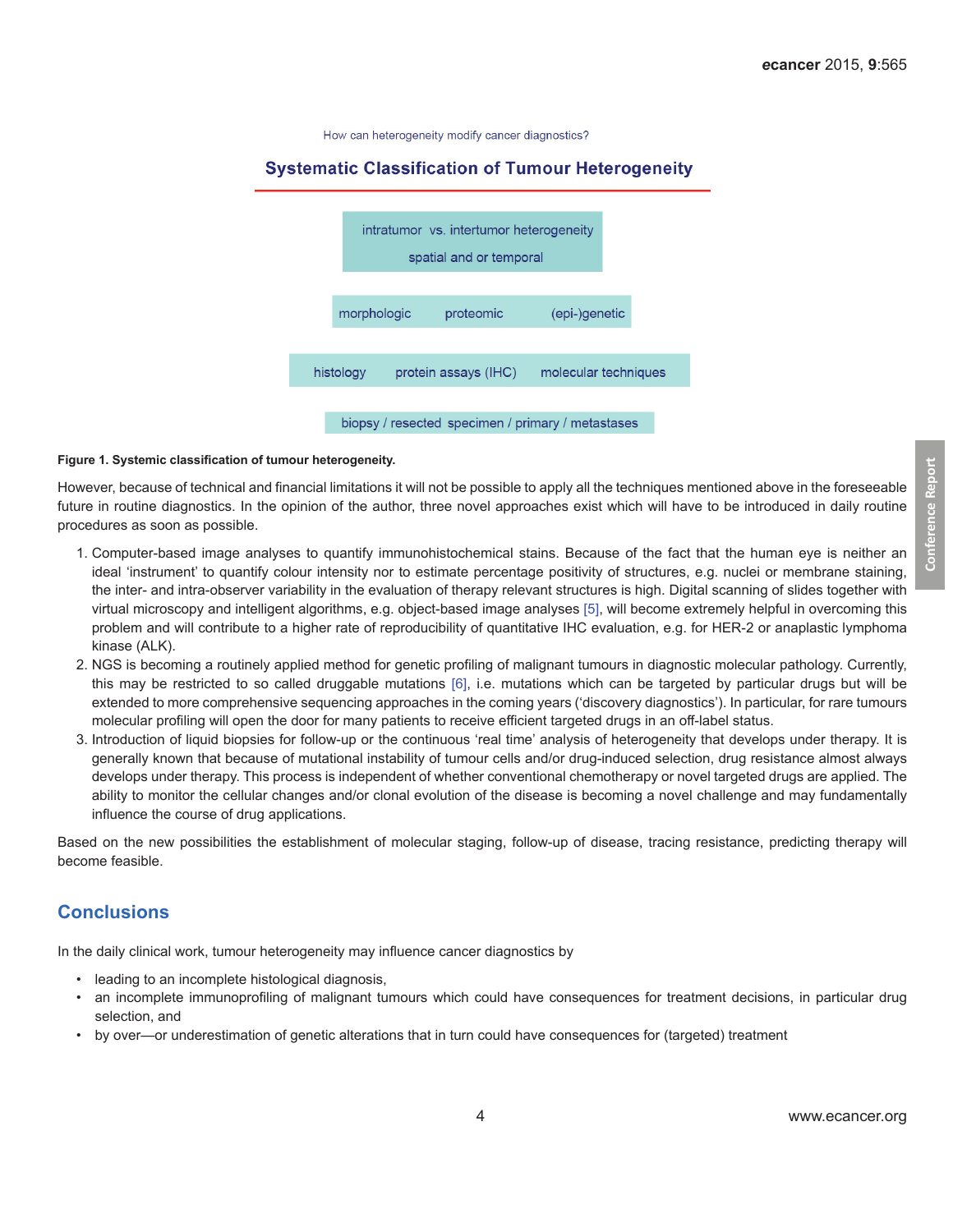The most relevant question is how to cope with tumour heterogeneity in clinical practice:

- • In histological diagnostics as many specimen regions as economically justifiable (several biopsies of several locus of a resection specimen) should be evaluated.
- • As many loci as economically justifiable should be used for immunoprofiling and should be complemented by,
- image analysis to reach a higher degree of reproducibility in tissue feature quantification.
- Genetic alterations should be investigated in at least several (e.g.  $n = 5$ ) loci.
- • Molecular profiling by NGS and in future other techniques should become a routine procedure in the diagnostic process of malignant diseases.

# **Colorectal cancer molecular subtypes: from patients to preclinical models and back, the problem of heterogeneity** Enzo Medico

Colorectal cancer (CRC) is a heterogeneous disease, displaying variable molecular marks and clinical behaviour. Recent studies have used gene expression profiles to identify colorectal cancer transcriptional subtypes endowed with distinctive molecular, biological, and clinical features. Among the subtypes, the stem/serrated/mesenchymal (SSM) one is characterised by expression of stem/mesenchymal cell transcripts and poor prognosis. Although it has been suggested that this subtype is comprised of cancer cells that have undergone a switch from an epithelial to a mesenchymal/stem cell–like state, we noted that genes upregulated in this subtype are also prominently expressed by stromal cells. This led us to hypothesise that the SSM transcripts could derive from the tumour microenvironment rather than being intrinsic to cancer cells. To test this hypothesis, we analysed RNA sequencing data from patient-derived xenografts (PDXs) of CRC, where human cancer cells are supported by mouse stroma. By using the mouse read fraction as a proxy for the stromal contribution to the expression of a gene, we found that stromal (mouse) transcripts were much more abundant than CRC epithelial (human) transcripts for the vast majority of the SSM signature genes, indicating that tumour-associated stromal cells are the main driver of the SSM class. Considering only genes not detected as human transcripts in PDXs, we built three expression signatures specifically reporting the abundance of cancerassociated fibroblasts (CAFs), leucocytes, or endothelial cells. In human CRC samples, all stromal signatures were strongly associated with the SSM subtype. A high CAF signature was associated with poor prognosis in untreated CRC patients, while in rectal cancer high stromal signatures jointly predicted radioresistance. Our results show that the distinctive transcriptional and clinical features of the SSM subtype can be ascribed to its particularly abundant stroma. The ambiguity between stromal cells and mesenchymal tumour cells can be addressed through RNA sequencing of xenograft models, where the expression characteristics of the human tumour cells can be distinguished from those of the mouse microenvironment *in silico*.

## **Phenotypic heterogeneity**

#### **Molecular heterogeneity of prostate cancer** Manuel R. Teixeira

Prostate carcinoma (PCa) is a heterogeneous disease at several levels, of which some were addressed in this presentation, namely heterogeneity in hereditary predisposition, intertumour heterogeneity of gene fusions, intra-tumour heterogeneity of gene fusions, genetic markers of prognosis, and molecular subtyping and targeted therapy.

Regarding heterogeneity in inherited predisposition, up to 20% of all prostate cancer patients reporting a positive family history and evidence of the genetic contribution to prostate cancer comes from the fact that the relative risk of prostate cancer increases markedly when the number of affected family members increases, or when the age at onset of the index case decreases. Nevertheless, the identification of highly penetrant genes responsible for the inherited predisposition to prostate cancer has been more difficult than for other types of common cancer, namely those of the breast and colon. We have collected a series of 462 probands with early-onset and/or familial/ hereditary prostate cancer and found a small proportion of the cases that are associated with germline mutations in known genes, namely HOXB13, BRCA2, and MSH2 [\[7, 8\]](#page-11-0). Ongoing studies using massive-parallel sequencing may allow identification of new genes associated with familial prostate cancer, which will be important to allow offering targeted screening to germline mutation carriers.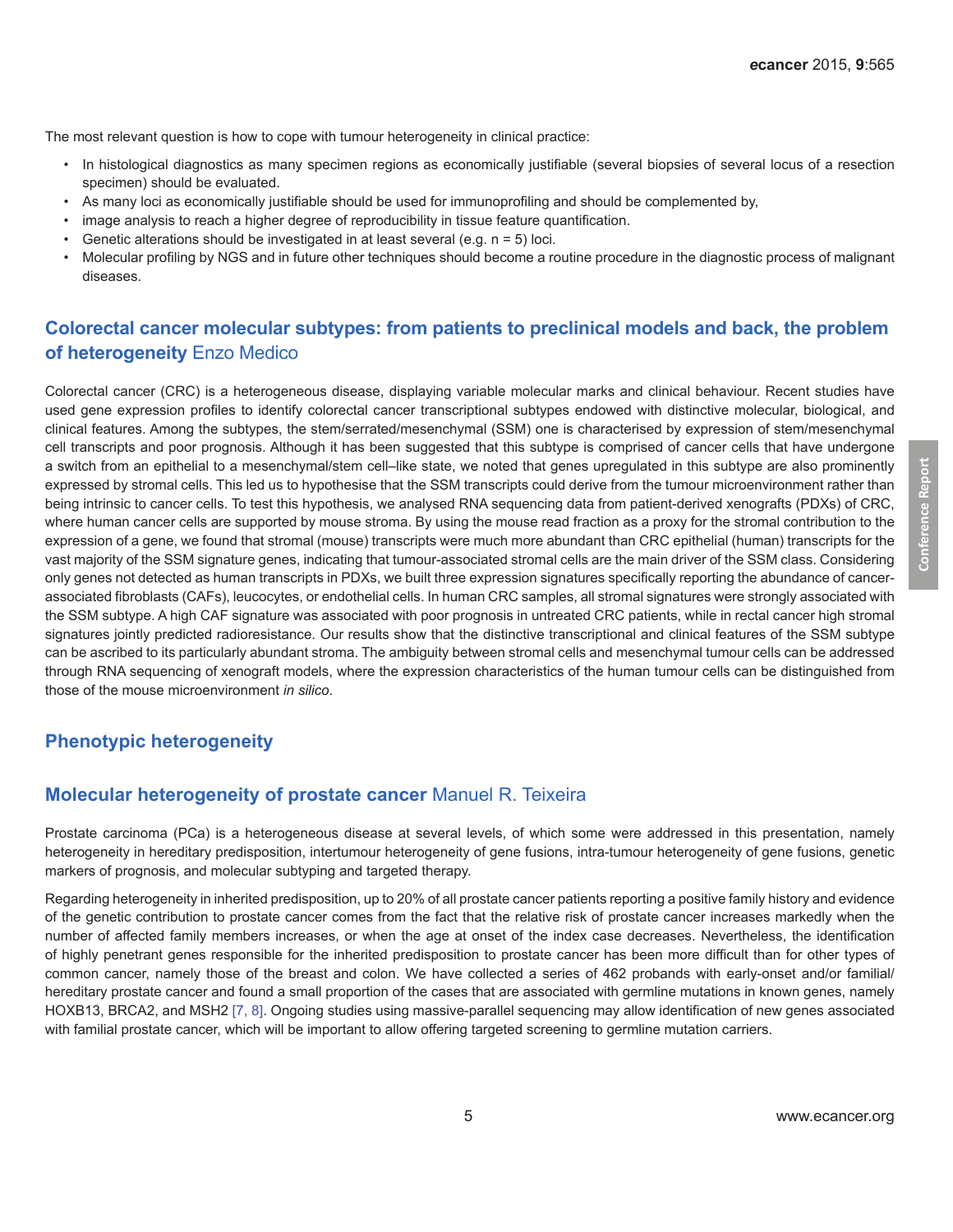To characterise the intertumour heterogeneity regarding gene fusions in prostate cancer, tumour samples from a cohort of 200 patients with clinically localised PCa consecutively diagnosed and treated with radical prostatectomy were studied. The relative expression level of ETS family genes previously found rearranged in PCa (ERG, ETV1, ETV4, ETV5), Ewing sarcoma (FLI1, ERG, ETV1, ETV4, and FEV) or leukaemia (ERG and ETV6), and additional ETS genes found overexpressed (ELK4) or localised between two genes commonly rearranged (ETS2), was analysed with TaqMan low-density arrays, followed with FISH, reverse transcription polymerase chain reaction (RT-PCR), and sequencing analyses in selected cases [\[9\]](#page-11-0). This approach allowed the identification of rearrangements involving previously described ETS genes in 51.5%, 7%, 1%, and 0.5% for ERG, ETV1, ETV4, and ETV5 respectively. Additionally, this strategy allowed also the identification of a novel ETS gene involved in PCa gene fusions, namely FLI1, which was found to be fused with SLC45A3 [\[9\].](#page-11-0) Interestingly, we found four cases with two different ETS rearrangements in the index tumour, thus revealing intratumour genetic heterogeneity which most likely resulted from tumour collision of clonally independent neoplasias [\[9\]](#page-11-0). This work also unveiled a group of PCa with ETS rearrangements with unidentified 5' fusion partners. This subgroup of patients was further studied by 5' rapid amplification of cDNA ends and FISH and two novel 5' fusion partners were identified (OR51E2 and UBTF), as well as two novel gene fusion combinations of previously described genes (SLC45A3-ETV4 and HERVK17-ETV4) [\[10\]](#page-11-0). Five previously described gene fusions involving ETV1 and ETV4 were also found. Moreover, to evaluate genetic markers of prognosis we studied a series of 200 diagnostic needle-biopsies with confirmed PCa with detailed clinicopathological data, including a ten-year disease-specific survival follow-up, in which the frequency of ERG rearrangements and relative 8q chromosomal gains were assessed by FISH. Whereas ERG rearrangement alone was not associated with clinical outcome, relative 8q gain predicted worse disease-specific survival in PCa patients both with and without ERG gene fusions, independently of Gleason score, clinical stage, and treatment modality [\[11\].](#page-11-0)

Finally, we showed evidence of how the molecular heterogeneity of PCa might be explored therapeutically. We recently have shown that gastrin-releasing peptide receptor (GRPR) is an ERG and ETV1 target gene in prostate cancer, using a genome-wide scale and exonlevel expression microarray platform [\[12\]](#page-11-0). Our work showed that effective knockdown of GRPR in LNCaP and VCaP cells attenuates their aggressive oncogenic properties by decreasing proliferation, invasion, and anchorage-independent growth, while increasing apoptosis [\[13\]](#page-11-0). Using an antibody microarray we were able to validate known and identify new targets of GRPR pathway, namely AKT1, PKCε, TYK2, and MST1. We show that overexpression of these GRPR targets is restricted to prostate carcinomas harbouring ERG and/or ETV1 rearrangements [\[13\]](#page-11-0), establishing their potential as therapeutic targets for these particular molecular subsets of the disease.

#### **Exosomes as biomarkers in cancer** Sonia A. Melo

One of the most recently described mechanisms of intercellular communication is exosomes. Exosomes are extracellular membrane vesicles of a size range of 50 to 150 nm diameter, protected by a lipid bilayer. During their biogenesis, nucleic acids and proteins are encapsulated into exosomes. Additionally, we have recently demonstrated that exosomes are the carriers of circulating genomic DNA. Exosomes are released into the extracellular space and enter the circulation. All cell types described to date, such as immune cells, platelets or endothelial cells, release exosomes into the blood stream. Exosomes can transfer their cargo to various recipient cells. Recently, exosomes have emerged as putative biological mediators in cancer. This is attributed to the fact that cancer exosomes carry molecular signatures and effectors of the disease, such as mutant oncoproteins, oncogenic transcripts, non-coding RNAS (microRNAs, long non-coding RNAS, transfer RNAs, etc…) and double-stranded DNA. Intercellular trafficking of exosomes may contribute to horizontal cellular transformation, phenotypic reprograming, and functional re-education of recipient cells.

Exosomes derived from tumours carry molecular and genetic signatures associated with the cells or origin. Melanoma-derived exosomes contain the tumour-associated antigen Mart-1 and tyrosinase-related protein-2 (TYRP2). Exosomes from gastric cancer, breast cancer, and pancreas cancer carry members of the human epidermal growth factor receptor (HER) family. Therefore, we hypothesise that exosomes released by a tumour are heterogeneous and reflect the subpopulations of cancer cells co-existing in the tumour. Their heterogeneity is reflected in the different genetic material they carry that could affect other subpopulations of cells in the tumour and most likely regulate tumour progression and its ability to relapse after treatment by inducing plastic changes into therapy-resistant cells.

Routine screening of the general population for a cancer such as pancreatic adenocarcinoma using magnetic resonance imaging (MRI) or computed tomography (CT) would be prohibitively expensive and associated with a high false positive rate. We have recently demonstrated that glypican-1 protein on the surface of tumour-derived exosomes can be used as a biomarker for the early detection of pancreatic cancer. Using mass spectrometry analyses, we identify a cell surface proteoglycan, glypican-1 (GPC1), specifically enriched on cancercell-derived exosomes. GPC11 circulating exosomes (crExos) were monitored and isolated using flow cytometry from the serum of patients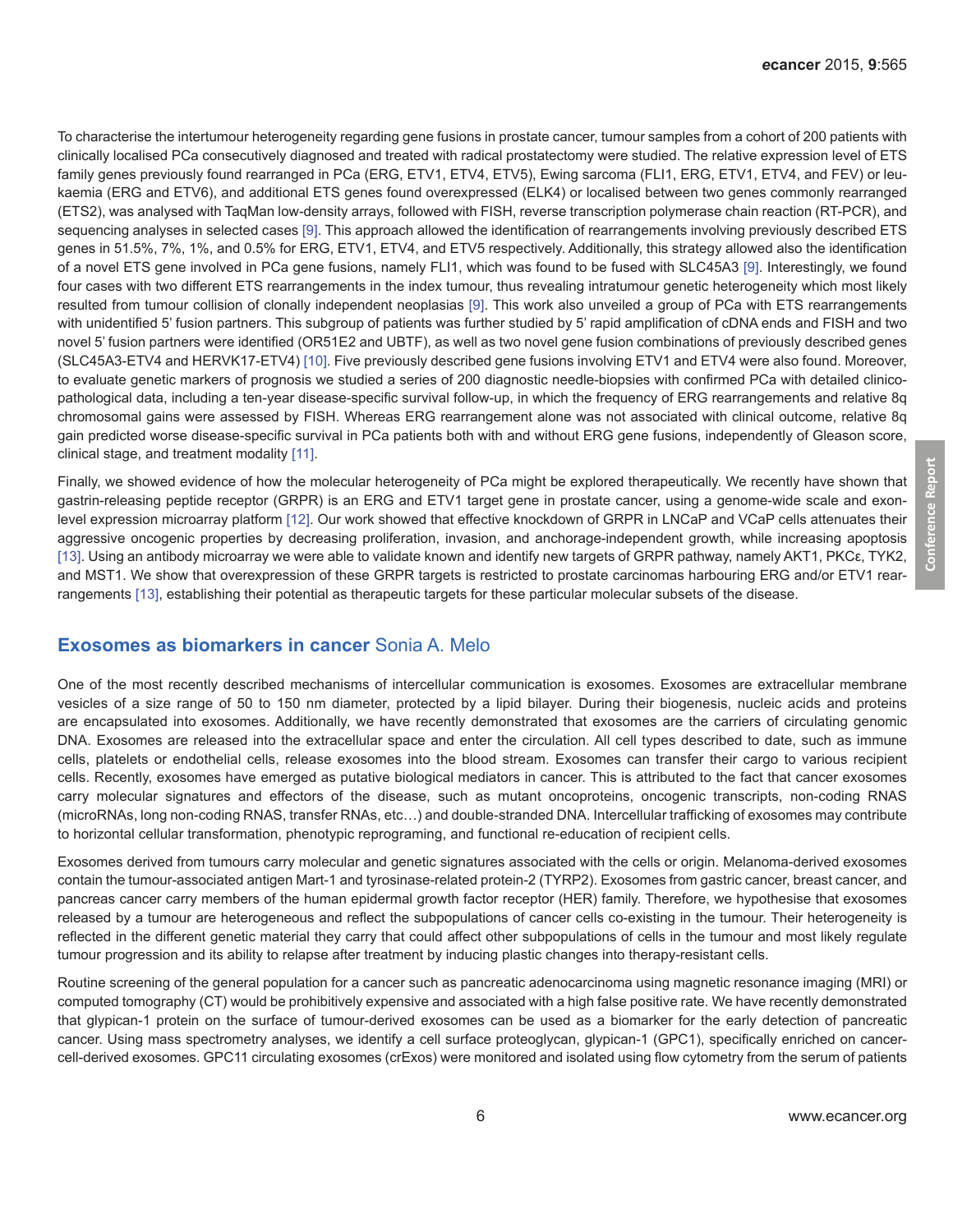and mice with cancer. GPC1 crExos were detected in the serum of patients with pancreatic cancer with absolute specificity and sensitivity, distinguishing healthy subjects and patients with a benign pancreatic disease from patients with early- and late-stage pancreatic cancer. Levels of GPC1 crExos correlate with tumour burden and the survival of pre- and postsurgical patients. GPC1 crExos from patients and from mice with spontaneous pancreatic tumours carry specific KRAS mutations and reliably detect pancreatic intraepithelial lesions in mice despite negative signals by MRI. GPC1 crExos may serve as a potential non-invasive diagnostic and screening tool to detect early stages of pancreatic cancer to facilitate possible curative surgical therapy.

These results suggest the utility of exosomes in circulation as a detection and monitoring tool for pancreatic cancer, with an emphasis on its application in early detection, is a clinical challenge that remains to be addressed. Therefore, we propose to demonstrate that circulating exosomes-genetic content can be used as a promising non-invasive diagnostic and screening tool to detect early stages of pancreatic cancer that could aid the prospect of curative surgical therapy.

# **Resolving tumour heterogeneity in solid FFPE samples by DEPArray digital sorting**  Hans Peter Arnold

Genomic profiling in solid tumour is notoriously challenging because of the presence of contaminating stromal and other kinds of cells. Microdissection is often attempted to enrich for the tumour cell fraction, but is inherently labour intensive and purity is limited especially when the tumour cells are highly intermingled with stromal cells, e.g. inflammatory cells. Also alternative approaches like the fluorescencebased cytometric analysis using fluorescence activated cell sorting (FACS) sorters to enrich tumour cells from disaggregated formalin fixed paraffin-embedded (FFPE) tumour tissues yield low efficiency and purity requiring a large input of cells material for instrument set-up and colour control. However the small sample size, e.g. biopsies, generally available in modern pathology impedes the use of conventional FACS for sorting. We present the results of genetic analysis for cell populations sorted by dieletrophoretic technology with our DEPArray system. This innovative technology solves two pressing problems in preparation of FFPE samples for genomic analysis: small sample size and unwanted admixture of stromal cells and other cell types. The presented procedure leads to robust and reproducible results, making it possible to unambiguously detect the true-positive variants and reliably analyse quantitative trait such as loss of heterozygosity (LoH) and copy number variations (CNVs), which cannot be evaluated precisely in unsorted FFPE samples. On several loci, we detected somatic mutations with 100% variant frequency in sorted tumour cell populations clearly indicating LoH and confirming 100% purity of sorted cells. Moreover, we identified and recovered cell subpopulations of potential epithelial-mesenchymal transition (EMT)-phenotype (positive staining for vimentin and pan keratine, DAPI staining yielded aneuploidy) exhibiting somatic mutations, different from tumour cells majority, and undetectable in DNA extracted from unsorted FFPE samples.

#### **Tissue microArray (TMA) technology: a tool to study tumour heterogeneity** Pasquale De Blasio

To analyse tumour heterogeneity, the laser capture dissection (LCM) technology has been used in order to extract homogenous tumour cells or areas and apply antibody based studies. In a similar manner, the TMA can be used to extract tumour homogeneous areas from a tissue mass and use the selected areas or cores not only for antibody analysis but also for nucleic acids studies. The advantage in using TMAs is the absence of a laser and the speed in the molecular analysis since a large number of protein targets can be analysed simultaneously.

Over the years, the number of applications using the TMA technology has increased, it is being used not only in basic research studies but is slowly paving its way into diagnostics.

Various aspects of the TMA platform will be presented and its impact in Cancer Research and Diagnostics Applications. Tissue banks certainly have a central role in the preparation, storage, and distribution of tissue arrays (blocks and slides), and in the management of whole slide HD and TMA spots image.

Although several advances have been made to facilitate imaging and archiving of TMA specimens, automatic evaluation and quantitative analysis of TMAs still remains an important challenge for modern investigators.

Virtual pathology IT platform, will also be discussed, since it is a fundamental infrastructure in tissue banks since will prepare TMA's for research, diagnostics, and educational purposes.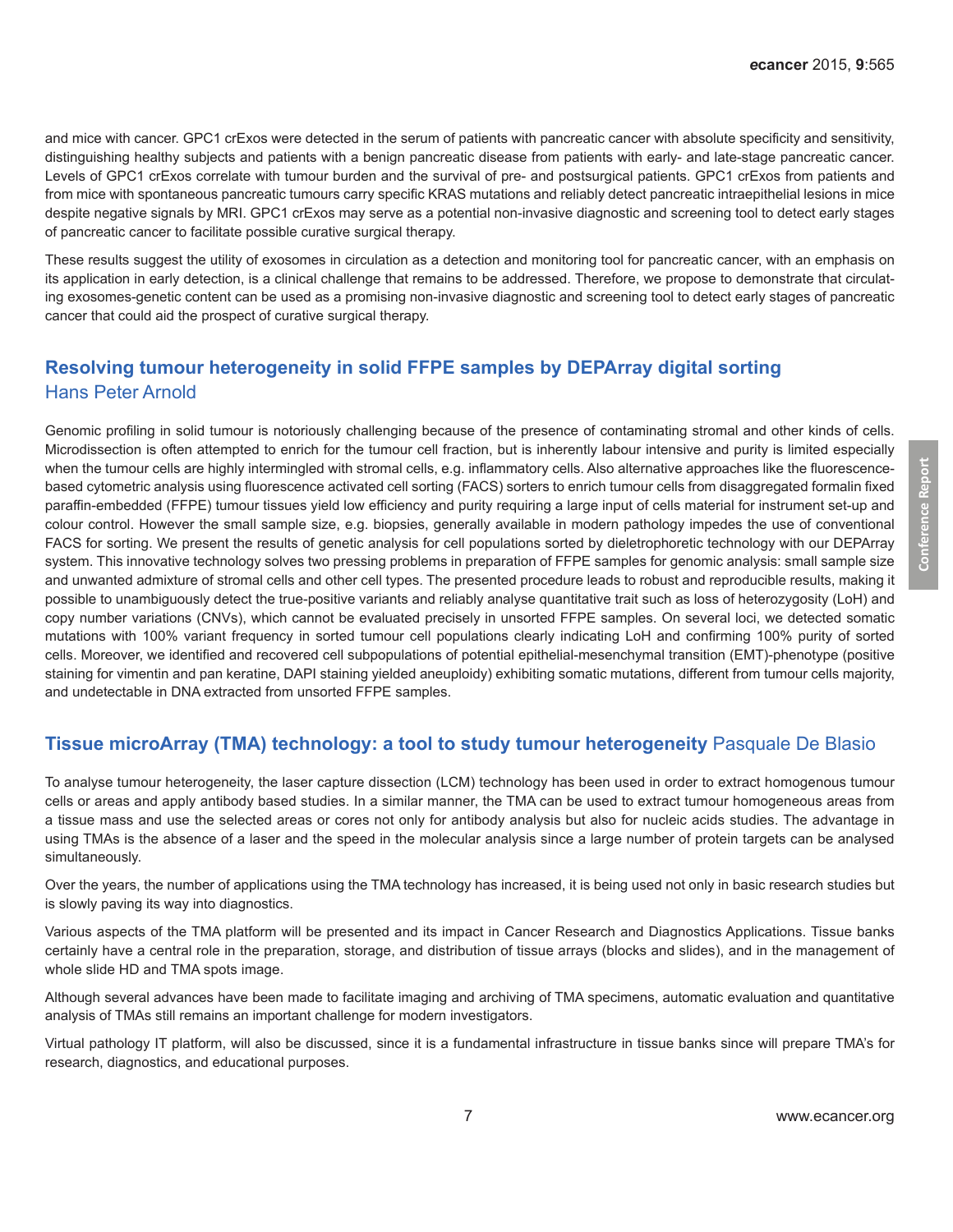# **Common aspects and diversities of tumour heterogeneity: is standardisation possible? The case of breast cancer** Anna Sapino

It is well known that breast cancer is characterised by **intertumour** (different breast cancers among patients) and **intratumour** (multifaceted features within a given breast cancer) heterogeneity. Such heterogeneity can be appreciated at different levels, spanning from morphology to gene resolution. Although heterogeneity in breast cancer has been dissected by studies based on single cell analysis, morphology is often neglected. Morphological features define the histological type, which has been known to impact on breast cancer patient survival since the '90s [\[14\].](#page-12-0) Breast cancer can show mixed histotypes in about 25% of cases, featuring some characteristic special type areas. Some histological types such as tubular or cribriform carcinomas may be suitable for observations following surgery or may be treated by endocrine therapy alone, however St Gallen recommendations stress the fact that if another histotype is present the therapeutic approach should be remodeled according to the worse biological features or to the expression of markers of target of therapy [\[15\]](#page-12-0).

Heterogeneity may represent a major issue in the neoadjuvant setting where core biopsies of large lesions are studied to plan the pre-surgery therapy. In this scenario multiple biopsies should be common practice in order to avoid improper sampling and to properly assess not only morphological but most importantly immunophenotypical features [\[16\]](#page-12-0). Among the four predictive markers routinely tested, oestrogen receptor (ER) is reported to be the least heterogeneous being expressed either at high or very low levels [\[17\]](#page-12-0). Conversely, progesterone receptor (PR) expression can be highly heterogeneous [\[18\],](#page-12-0) leading to inter-observer variability, similar to ki-67 evaluation [\[19\]](#page-12-0). This marker heterogeneity suggests that multiple cores should be obtained for using tissue microarray procedure in routine [\[20\]](#page-12-0).

HER-2 positivity is heterogeneous by definition, since we consider a 10% cut-off to assign samples to distinct score categories [\[8\]](#page-11-0). Score 0 and 1+ are more homogeneous in staining whereas score 2+ and score 3+ carcinomas show higher variability research excellence framework (REF). HER-2 heterogeneity is known to feature either two clearly distinct tumour clones or scattered HER-2 positive cells within a substantially negative tumour cell population [\[21\].](#page-12-0) Recently the mutational landscape of HER-2 heterogeneous carcinomas with two separate clones have been analysed and distinct driver genetic alterations in the different components have been demonstrated suggesting that HER-2 negative components are likely driven by genetic alterations not present in the HER-2+ components, including BRF2 and DSN1 amplification and HER-2 I767M somatic mutations [\[22\]](#page-12-0).

On top of this **spatial heterogeneity, temporal heterogeneity** should also be taken into account, when comparing the immunoprofile of primary versus metastatic lesions: there is indeed evidence to demonstrate that tumours evolve over the course of the disease between the primary tumour and local or distant recurrences [\[23\].](#page-12-0) For instance CTCs frequently lack ER expression in metastatic breast cancer patients with ER-positive primary tumours and in general CTCs show a considerable intrapatient heterogeneity, which may reflect a mechanism to escape endocrine therapy [\[24\].](#page-12-0) Immunophenotype conversion in breast cancer is documented by several studies and poses important clinical questions, especially when the phenotype converts from positive to negative, which is the most frequent scenario, at least for hormone receptors. Some have reported that receptor conversion by immunohistochemistry in (non-bone) distant breast cancer metastases is relatively uncommon for ER and HER-2 and is more frequent for PR, especially in brain, liver, and gastrointestinal metastases [\[25\]](#page-12-0).

Taken together the whole panorama of morphological and immunophenotypical features here described should be taken into account when high throughput molecular studies are performed to accurately assess the meaning and clinical impact of heterogeneity in breast cancer.

#### **Lung cancer heterogeneity** Lina Carvalho

The WHO 2015 Lung Cancer Classification defines the main histological types of pulmonary carcinomas: adenocarcinomas, epidermoid carcinomas, neuroendocrine tumours, large cell carcinomas, adenosquamous carcinomas, sarcomatoid carcinomas, and pleomorphic carcinomas, and other rarer subtypes. Non-small cell lung cance (NSCLC) must include IHC profiling to highlight genetic alterations. Small biopsies can identify CK7/TTF1, CK5.6/p40, and vim/neuroendocrine markers.

Heterogeneity is often controlled by driver mutations present i.e. micropapillary (and cribiform/microglandular) pattern relates to metastatic potentiality and vimentin is usually positive in tumour cells; this antibody is also convenient to report sarcomatoid/pleomorphic carcinomas in biopsies.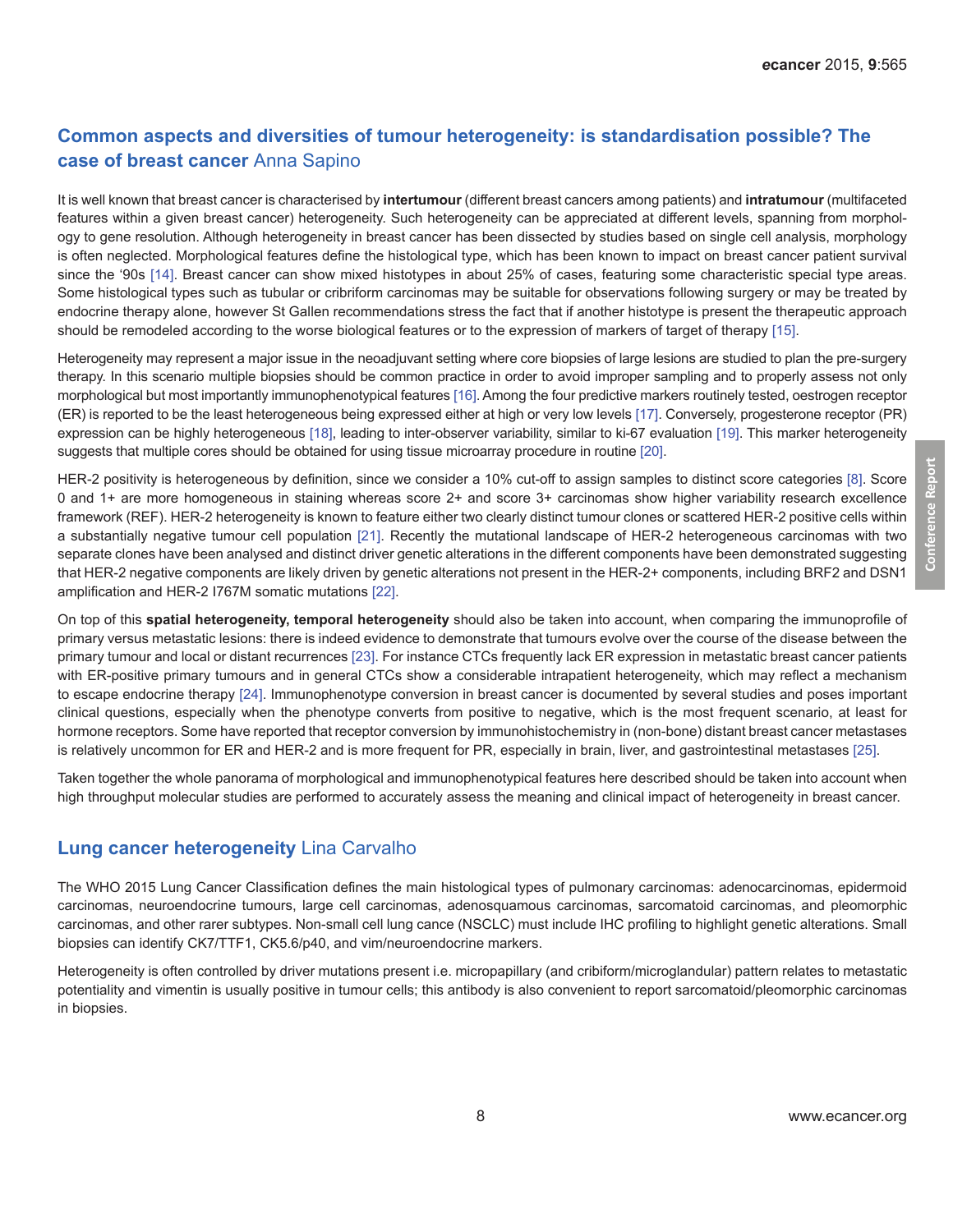Biopsies are the most reliable tissue to classify and treat pulmonary carcinomas because of the high percentage (70%) of tumours being diagnosed in advanced conditions.

Two repair/carcinogenic pools of adult stem cells have been recognised: the TRU -terminal respiratory unit concerning the respiratory bronchiole and adjacent alveolar duct/septae and the adult respiratory epithelium till the TRU.

Human induced pluripotent stem cells which have the potential to form a whole embryo have led to a better understanding of repair/ adaptation, and the possibilities of the intermingling of meso/ecto/endoderm in one single cell. After this preliminary study, CK7, CK5.7, TTF1, VIM, CD56, and Ki67 were shown to be sufficient for molecular pathology classification. Similar results have been obtained with chromium treatment of both fibroblasts and normal bronchial cells in contact where epithelial–mesenchymal transition was revealed.

Tobacco can cause cellular remodelling and adaptation of the basal cells in both TRU and respiratory epithelium, with consequent hyperplasia of vimentine positive cells, and TTF1 bronchial positive cells. This has been demonstrated in carcinomas arising after molecular transformation of less mature cells resulting in multi-patterned carcinomas and in pleomorphic carcinomas. This approach facilitated pulmonary carcinoma classification in biopsies but does not correlate directly with metastatic potential.

NGS demonstrated **the coexistence** of TP53/KRAS/CTNNB1/SMAD4/MET mutations with mutated EGFR. This may explain the variable response of the EGFR mutated tumours to the respective inhibitors. Prognosis will soon be explored by liquid biopsy sequencing in parallel with tumour re-biopsing to understand adaption to therapy. Primary lymph node metastasis studies revealed different morphology with the same molecular pathology where signet ring cell adenocarcinoma correlates with ALK fusion gene by FISH.

Co-existence of driver mutations has been demonstrated and NGS will allow more precise understanding of the clinical implications. When combining IHC and molecular pathology, the following cascades have been demonstrated in pulmonary carcinomas: epidermoid carcinoma–epidermal growth factor receptor (EGFR) and HER-2 polysomy, and CK7/vimentin for EMT non-pure epidermoid carcinomas; bronchial-pulmonary adenocarcinomas -non-smoking female—mut EGFR and excision repair cross complement group 1 (ERCC1) expression; micropapillary pattern with VIM/RB/ERCC1 expression; acinar/BA—lepidic/micropappilary patterns express TTF1, and mutated EGFR.

Higher ki67 and APC/ERCC1 expression correlates with stages IIA/IIIA while lower TTF1expression relates with mutated KRAS, mainly in papillary and solid patterns.

Endothelial marker expression, CD133, ALDH, VEGFR, PDGFR, and VASH are mainly associated with solid, acinar, and micropapillary patterns.

#### **Tumour heterogeneity in urothelial carcinoma** Arndt Hartmann

Urothelial carcinoma of the bladder and upper urinary tract is a clinically, histopathologically and molecular heterogeneous disease. There are two types of urothelial carcinoma with distinct clinical and histopathological features. Papillary frequently noninvasive urothelial carcinomas are characterised by frequent recurrences and a low rate of progression to invasive and metastasising disease. This type of urothelial carcinoma shows only very infrequent genetic alterations which are limited to deletions of chromosome 9 and oncogenic driver mutations, like FGFR3 or PIK3Ca inducing proliferation. In contrast the second type of urothelial carcinomas is often characterised by primarily invasive disease, solid growth, poor differentiation, and a rapid progression to muscle invasive and metastasising disease. This type of urothelial carcinoma is developing through dysplasias and carcinoma *in situ* and is characterised by one of the highest load of genetic alterations and mutations of all tumour types. In this type of urothelial carcinomas different histopathological variants exist which are often intermixed and can be regarded as sign of the frequent stem cell character of these tumours. Examples for this are micropapillary, plasmocytoid, nested, or neuroendocrine differentiation. In the last year it has become evident that this type of high-grade urothelial carcinoma shows different intrinsic subtypes which reflect the hallmarks of breast cancer biology. These intrinsic molecular subtypes of urothelial carcinoma differentially express markers of urothelial differentiation.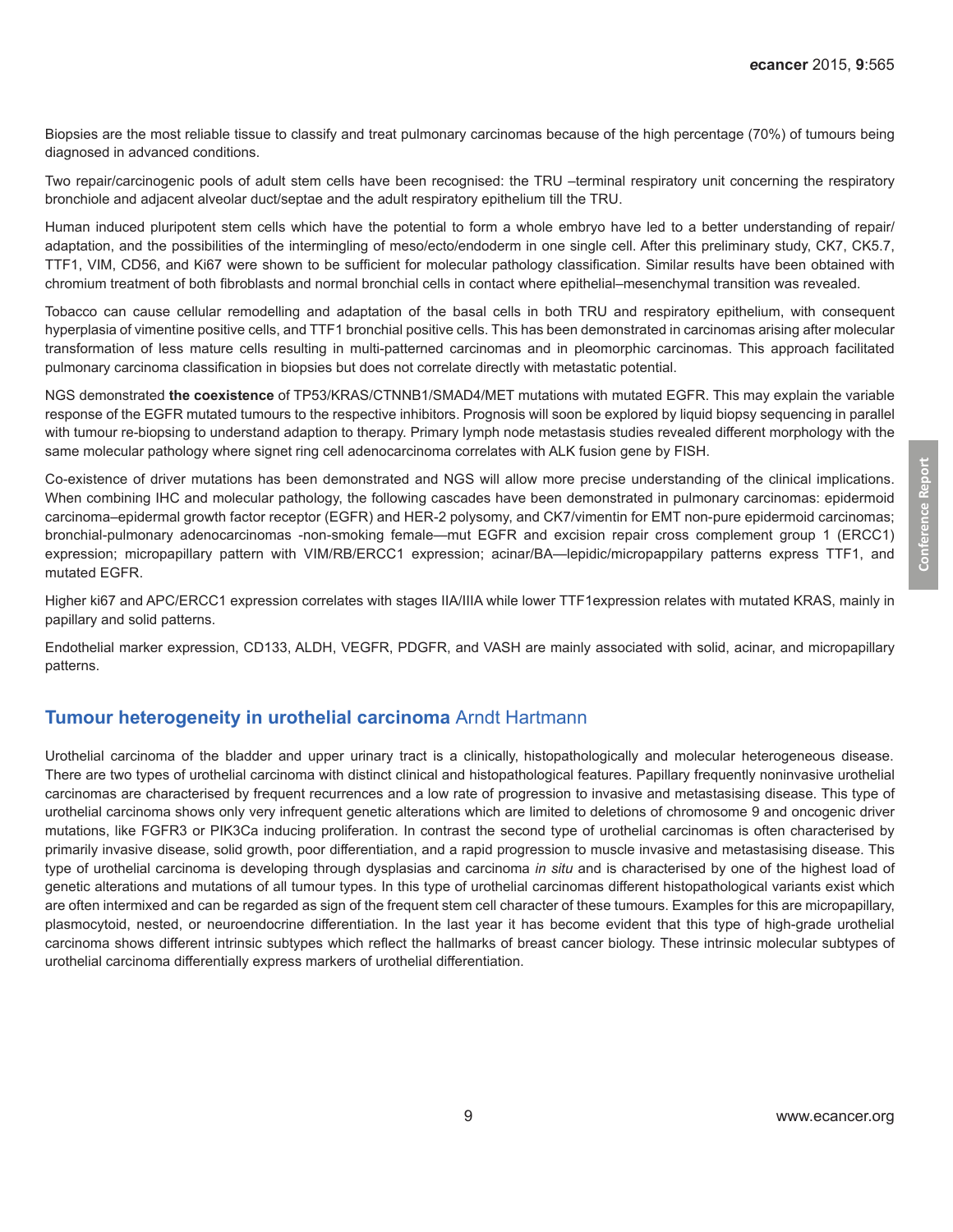Basal cell markers like basal cytokeratins and CD44 are detected in the basal type urothelial carcinoma and markers of the luminal umbrella cells like cytokeratin 20 or uroplakin are found in the luminal type of urothelial carcinoma. Interestingly, basal type urothelial carcinoma shows a decreased disease specific and overall survival (OS) in comparison to luminal type of urothelial carcinoma. Both intrinsic subtypes are associated with distinct genomic alterations like FGFR3and TSC1 mutations in the luminal and retinoblastoma (RB) alteration in the basal subtype. Furthermore luminal tumours express high levels of GATA3 and ER similar to luminal breast cancers and basal like tumours display enhanced MYC and E2F3 pathway signatures. The characteristic newly identified luminal and basal urothelial carcinoma subtypes were found in five different studies overall and showed in all studies a stable stratification by gene expression analysis. In a Consensus Meeting in Madrid in March 2015 IHC and RNA expression markers where defined which could be used in clinical studies in the near future. Most interestingly the different tumour types including a third p53-like subtype with an activated wild type p53 gene expression signature show a different response to neoadjuvant chemotherapy with best response in basal-like tumour and very poor response in p53-like tumours.

A second important and specific feature of urothelial carcinoma is a large degree of intrapatient heterogeneity. Urothelial carcinoma is frequently a panurothelial disease characterised by preneoplasias, multifocal tumours, and frequent recurrences. It is evident that the urothelium of patients with urothelial carcinoma is characterised by a field cancerisation with a multitude of molecular and histologically dysplastic urothelial changes. Many clonality studies could show that multifocal urothelial carcinomas are oligoclonal with a monoclonal disease because of intraluminal seeding and intraurothelial tumour spread in 80% of patients and the development of different tumour clones because of field cancerisation in 20% of patients. New whole genome sequencing studies identified genomic heterogeneity at a nucleotide and chromosome level in urothelial carcinoma. Two types of urothelial carcinoma with low and high genetic diversity and a high degree of mutational heterogeneity are found. Further studies should include assessment of histological normal but possibly genetically altered urothelial lessons to further define genetic heterogeneity in urothelial carcinomas. The high degree of genomic alterations could be used to develop immune therapies strategies.

# **Session on clinical biobanks, how to tackle heterogeneity: heterogeneity in clinical research**  Peter Riegman

Biobanks are collections of biological samples and accompanying data which are provided for scientific research. Biobanks for medical research can contribute to heterogeneity in clinical research through introducing varieties in the quality of samples on different levels.

Medical research can be very demanding and often uses a variety of very sensitive high throughput tests. The high test sensitivity demands high quality samples and data, where ideally the samples are treated completely the same during the pre-analytical phase. This way, variations in sample quality are excluded and study bias is avoided. Biobank guidelines as well as certification and accreditation help to standardise the biobanks where the samples and data are stored safely and the procedures are completely standardised. Although there is a harmonising effect it leaves the individual biobanks free to choose the methods for collecting the samples.

Looking closer at the biobank procedures it is clear that not every step in the pre-analytical phase can be standardised. In case standardisation is not possible, avoidance of the procedure or avoidance by choosing a test insensitive to the introduced variation is recommended. The latter is very common for pathology departments, since FFPE samples have large quality variations, and pathology diagnostic tests are well known to be developed and become insensitive for these variations. If however avoidance is also not possible the variations need to be recorded. Tissues can be preserved in different ways resulting in different qualities and fit for purpose issues. The standard pathology archive stores FFPE tissues, which usually have poor DNA, protein, and RNA quality. On the other hand these samples have the best morphology for microscopic evaluation and are fit for purpose for many available techniques. However, the snap frozen tissues kept at ultra-low temperatures are seen as the golden standard.

A good biobank has standard operating procedures and a quality assurance and quality control programme in place and the best have these under an ISO certification/accreditation. Tissue banks are completely integrated in the Pathology department embedded in the health care pathways. In case the department becomes accredited the pathology tissue bank needs to take part because of this integration. This in combination with implementation of guidelines, best practices as well as dedicated and trained personnel helps to rule out bad samples when the study results are poor. This way, better support can be given to help obtain a good study result, which actually starts with good study design involving a multidisciplinary team where needed. Quality variety again becomes an issue when biobanks need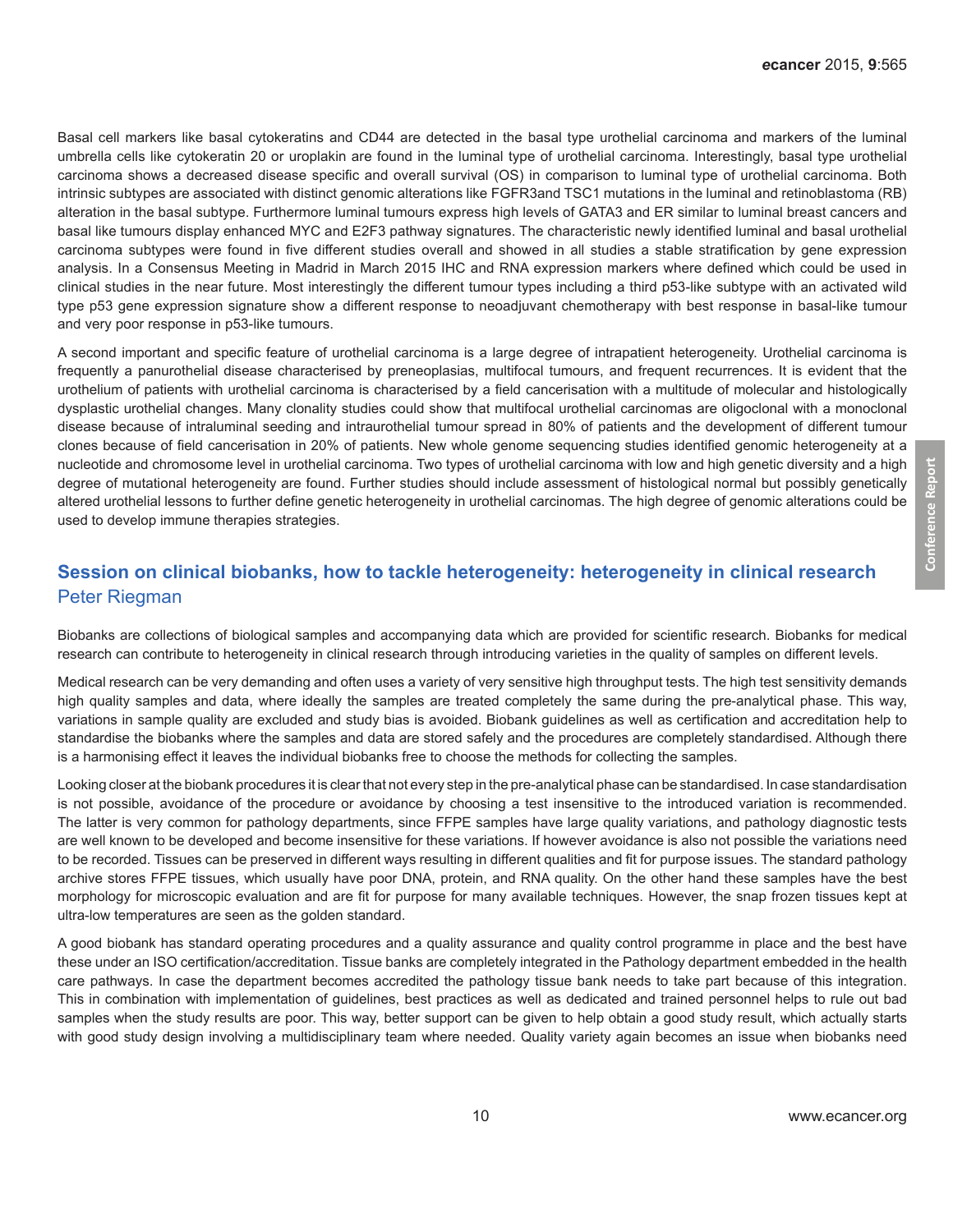to exchange samples in a multi-centre research project. In addition, the variations in patients and treatment contribute largely to these unwanted effects. Benchmarking of biobanks in proficiency testing (PT) and external quality assessmet (EQA) programmes could also help comparison of methods used within the biobanks and the hospitals to treat the patients. Furthermore the stimulation of multidisciplinary research teams for the study design and analysis can be key to tackle this problem.

Of course next to quality there are other important issues when managing a biobank. Total sample exchangeability also depends after quality issues on good access rules, taking care of the implementation of the proper legal, ethical and social issues, and data interconnectivity. Sustainability of a biobank is of major importance. Therefore it is important to realise there is an obligation towards the donors and stakeholders of the biobank to stay active and keep the samples available for a very long period. This does not mean a biobank only needs to store samples, ideally the samples need to be given out almost at the same rate as they come in. Best sustainability is reached when the biobank is financially covered by either an institutional budget or a cost recovery business plan. This can be a combination perhaps stimulated here and there with project money. Therefore a biobank must be efficient in its collection strategy. Last but not least, sustainability also knows a social factor where the biobank needs to take good care of its stakeholders (PI's), donors, and the general public.

## **Tumour heterogeneity studied at the protein level-Requirements for biobanking** Ulf Landegren

The scope for molecular analyses in pathology and diagnostics is increasing rapidly: more classes of molecular targets are attracting interest, including epigenetic marks, exosomes, interacting proteins and rare mutant DNA in plasma. More and more examples of each of these categories are subject to study in research and later clinically, and these analyses are being performed on samples from more tissues and taken at more time points for each individual. This trend towards greatly increased molecular analyses has prompted the development of very high-throughput and low cost analytic techniques. The construction of suitable molecular tools for analysis of proteins and nucleic acids is a central aspect of work in my group, and in our spin-out company Olink.

We have developed proximity ligation assays for high-performance, high-throughput analyses of proteins in solution-phase patient samples, or *in situ* in pathological specimens. The assays use antibodies with attached oligonucleotides. Upon binding by a pair of such antibodies to a protein or a pair of interacting proteins the conjugated oligonucleotides can participate in ligation or extension reactions to give rise to amplifiable reporter DNA strands for highly sensitive and specific detection.

The *in situ* form of the assay, referred to as *in situ* PLA or Duolink®, uses localised amplification via a rolling circle mechanism of the reporter DNA strands that form, and it can offer enhanced specificity and sensitivity of protein detection in tissue sections, and analyses of patterns of protein interactions and modifications. Around 1000 users around the world are now using the methods for e.g. to investigate cellular signalling or to develop novel markers of diagnostic utility, and Ola Söderberg with colleagues have applied the technique to define cellular signalling cascades one by one or in low multiplex, but higher throughput assays are still under development.

Another variant of the assay, PEA or Proseek®, is used for detecting proteins in solution phase in samples such as plasma and other body fluids, and in lysates of tissues and even of single cells. This assay is used to measure sets of 92 proteins and four controls in 1 µl sample aliquots with excellent specificity and sensitivity. So far assays for some 800 proteins have been developed. In Uppsala alone, plasma samples from more than 40 000 individuals have been analysed for 3.5 million proteins in only just over one year by Dr Masood Kamali-Moghaddam.

Another local colleague, Ulf Gyllensten, used the point, evidence, analysis (PEA) method to measure the dependence of protein levels on genetic background as well as on age, sex, and several more factors. He demonstrated that it was possible to define more narrow normal ranges for many of the proteins, and thus more readily identify significant variation, using these sources of information. Another means to better evaluate protein levels is by investigating trends of increasing or decreasing protein levels in samples from the same individuals over time. In this regard we have found that sets of 96 proteins and controls can be conveniently measured from discs of paper punched out of dried blood spots that can be collected by the donors themselves, sent by mail, and stored at room temperature. This simple technique can form the basis for very inexpensive collections of consecutive samples from the same individuals, and provide a valuable means of identifying and validating protein markers for early detection of disease.

Caroline Gallant and Spyros Darmanis have demonstrated in yet unpublished work that the PEA technique permits measurements of sets of 90 or so proteins and similar numbers of transcripts in the same individual cells, to better measure cellular heterogeneity, e.g. in responses to putative therapeutic agents.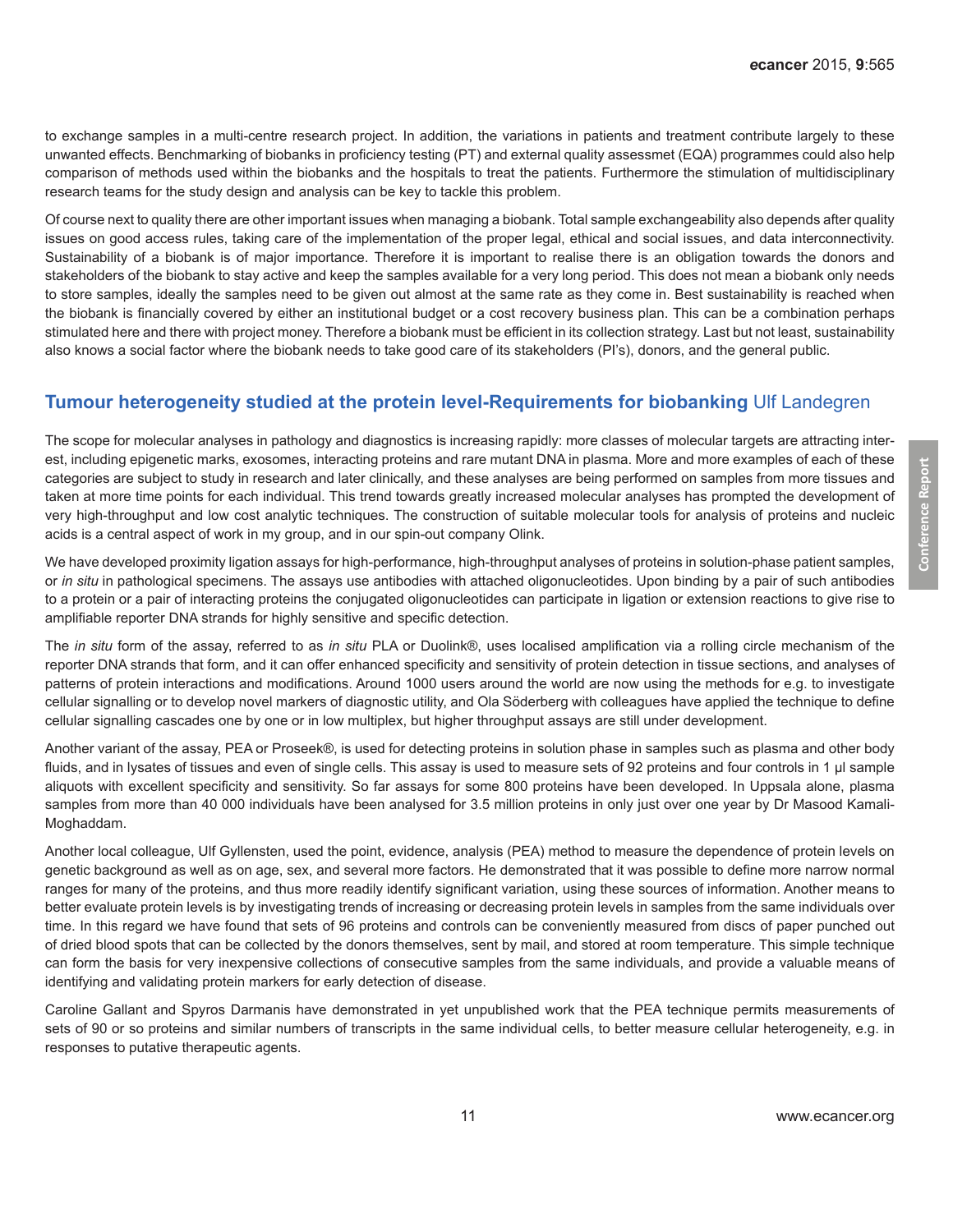<span id="page-11-0"></span>Finally, the ultimate level of measuring heterogeneity is at the level of single molecules. A newly developed super rolling circle amplication (RCA) technology allows individual detected DNA, RNA, or protein molecules to be finely distinguished in highly specific reactions and to be counted as digital objects for e.g. using regular flow cytometers, as developed by the two PhD students Lei Chen and Johan Björkesten. These techniques open the doors to highly precise quantitation, and they are suitable to identify rare DNA sequence variants in plasma that may reflect the presence of minimal residual malignant disease.

## **Conclusion**

This short meeting has posed some very important questions regarding the diagnosis and treatment of tumours which may seem initially to be the same but on further investigation reveal quite different characteristics. In the future it will be important to characterise better intertumoral and intratumoral differences to offer the most appropriate therapy.

#### **References**

- 1. Dexter DL and Calabresi P (1982) **Intraneoplastic diversity** *Biochim Biophys Acta* **695**(2) 97–112 PMID: [6763878](http://www.ncbi.nlm.nih.gov/pubmed/6763878)
- 2. Heppner GH and Miller BE (1983) **Tumour heterogeneity: biological implications and therapeutic consequences** *Cancer Metastasis Rev* **2**(1) 5–23 DOI: [10.1007/BF00046903](http://dx.doi.org/10.1007/BF00046903) PMID: [6616442](http://www.ncbi.nlm.nih.gov/pubmed/6616442)
- 3. Miller FR (1982) **Intratumour heterogeneity** *Cancer Metastasis Rev* **1**(4) 319–34 DOI: [10.1007/BF00124215](http://dx.doi.org/10.1007/BF00124215) PMID: [6192904](http://www.ncbi.nlm.nih.gov/pubmed/6192904)
- 4. Diaz-Cano SJ (2015) **Pathological bases for a robust application of cancer molecular classification** *Int J Mol Sci* **16**(4) 8655–75 DOI: [10.3390/ijms16048655](http://dx.doi.org/10.3390/ijms16048655) PMID: [25898411](http://www.ncbi.nlm.nih.gov/pubmed/25898411) PMCID: [4425102](http://www.ncbi.nlm.nih.gov/pmc/articles/PMC4425102)
- 5. Wienert S *et al* (2013) **CognitionMaster: an object-based image analysis framework** *Diagn Pathol* **8** 34 DOI: [10.1186/1746-1596-8-34](http://dx.doi.org/10.1186/1746-1596-8-34) PMID: [23445542](http://www.ncbi.nlm.nih.gov/pubmed/23445542) PMCID: [3626931](http://www.ncbi.nlm.nih.gov/pmc/articles/PMC3626931)
- 6. Dietel M *et al* (2013) **Predictive molecular pathology and its role in targeted cancer therapy: a review focussing on clinical relevance** *Cancer Gene Ther* **20**(4) 211–21 DOI: [10.1038/cgt.2013.13](http://dx.doi.org/10.1038/cgt.2013.13) PMID: [23492822](http://www.ncbi.nlm.nih.gov/pubmed/23492822)
- 7. Maia S *et al* (2015) **Identification of two novel HOXB13 germline mutations in Portuguese prostate cancer patients** *PLoS One* **10**(7) e0132728 DOI: [10.1371/journal.pone.0132728](http://dx.doi.org/10.1371/journal.pone.0132728) PMID: [26176944](http://www.ncbi.nlm.nih.gov/pubmed/26176944) PMCID: [4503425](http://www.ncbi.nlm.nih.gov/pmc/articles/PMC4503425)
- 8. Maia S *et al* (2015) **The role of germline mutations in the BRCA1/2 and mismatch repair genes in men ascertained for early-onset and/or familial prostate cancer** *Familial Cancer* 2015b in press
- 9. Paulo P *et al* (2012) **FLI1 is a novel ETS transcription factor involved in gene fusions in prostate cancer** *Genes Chromosomes Cancer* **51**(3) 240–9 DOI: [10.1002/gcc.20948](http://dx.doi.org/10.1002/gcc.20948)
- 10. Barros-Silva JD *et al* (2013) **Novel 5' fusion partners of ETV1 and ETV4 in prostate cancer** *Neoplasia* **15**(7) 720–6 DOI: [10.1593/](http://dx.doi.org/10.1593/neo.13232) [neo.13232](http://dx.doi.org/10.1593/neo.13232) PMID: [23814484](http://www.ncbi.nlm.nih.gov/pubmed/23814484) PMCID: [3689235](http://www.ncbi.nlm.nih.gov/pmc/articles/PMC3689235)
- 11. Barros-Silva JD *et al* (2011) **Relative 8q gain predicts disease-specific survival irrespective of the TMPRSS2-ERG fusion status in diagnostic biopsies of prostate cancer** *Genes Chromosomes Cancer* **50**(8) 662–71 DOI: [10.1002/gcc.20888](http://dx.doi.org/10.1002/gcc.20888) PMID: [21584900](http://www.ncbi.nlm.nih.gov/pubmed/21584900)
- 12. Paulo P *et al* (2012) **Molecular subtyping of primary prostate cancer reveals specific and shared target genes of different ETS rearrangements** *Neoplasia* **14**(7) 600–11 DOI: [10.1593/neo.12600](http://dx.doi.org/10.1593/neo.12600) PMID: [22904677](http://www.ncbi.nlm.nih.gov/pubmed/22904677) PMCID: [3421956](http://www.ncbi.nlm.nih.gov/pmc/articles/PMC3421956)
- 13. Santos J *et al* (2015) **Uncovering potential downstream targets of oncogenic GRPR overexpression in prostate carcinomas harboring ETS rearrangements** *Oncoscience* **2**(5) 497–507 PMID: [26097883](http://www.ncbi.nlm.nih.gov/pubmed/26097883) PMCID: [4468336](http://www.ncbi.nlm.nih.gov/pmc/articles/PMC4468336)